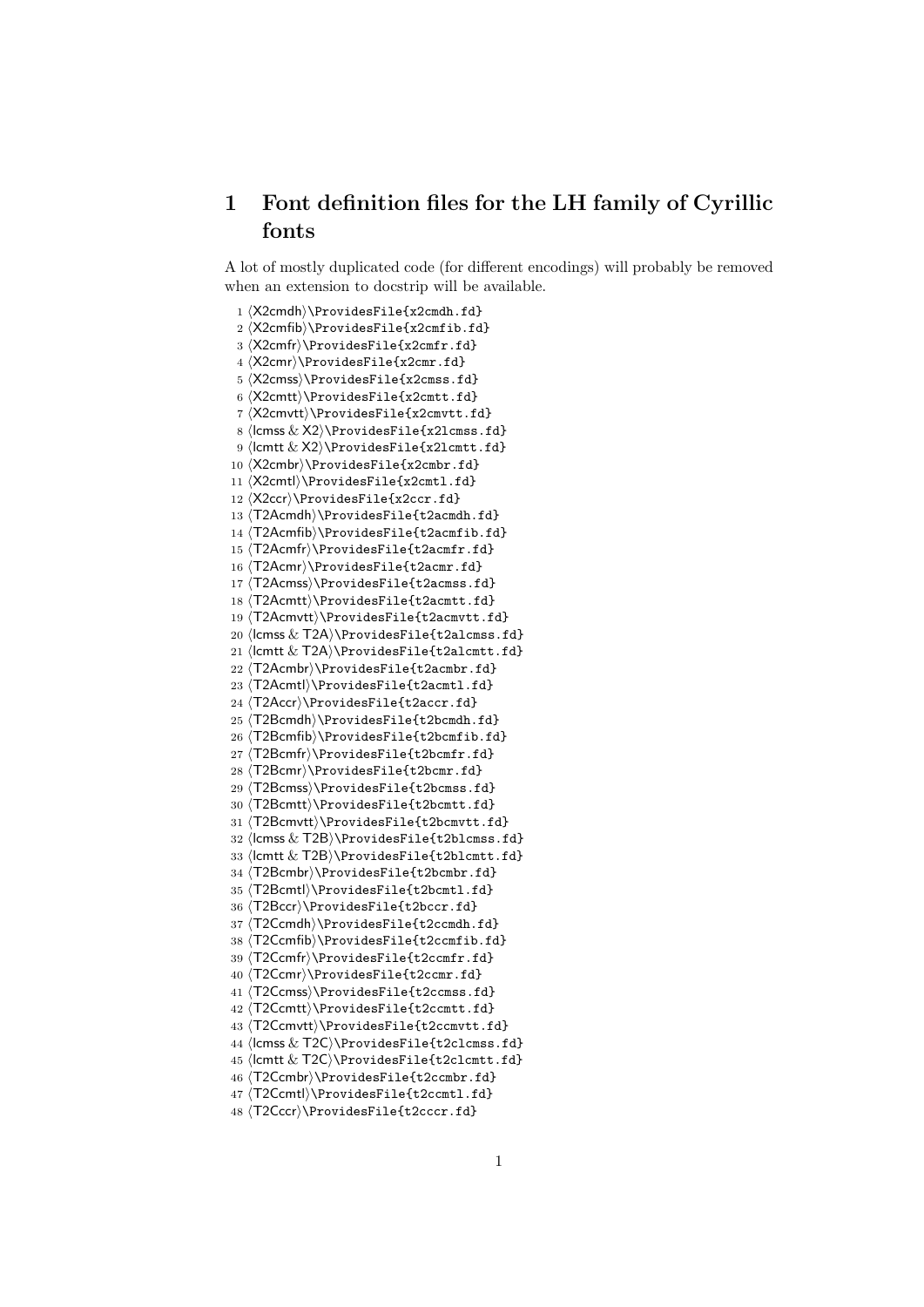#### [2001/08/11 v1.0a Computer Modern Cyrillic font definitions]

The following definitions will be removed when this file will be merged with cmfonts.fdd.

```
50 ⟨∗!lcmss&!lcmtt⟩
51 ⟨∗!tt⟩
52 \providecommand{\EC@family}[5]{%
53 \DeclareFontShape{#1}{#2}{#3}{#4}%
54 {<5><6><7><8><9><10><10.95><12><14.4>%
55 <17.28><20.74><24.88><29.86><35.83>genb*#5}{}}
56 \langle/!tt\rangle57 ⟨∗tt⟩
58 \providecommand{\EC@ttfamily}[5]{%
59 \DeclareFontShape{#1}{#2}{#3}{#4}%
60 {<5><6><7><8>#50800%
61 <9><10><10.95><12><14.4><17.28><20.74><24.88><29.86>%
62 <35.83>genb*#5}{}}
63 ⟨/tt⟩
64 ⟨/!lcmss&!lcmtt⟩
  LH fonts for X2 encoding.
65 ⟨∗X2cmdh⟩
66 % Cyrillic Dunhill
67 \DeclareFontFamily{X2}{cmdh}{}
68 \EC@family{X2}{cmdh}{m}{n}{rxdh}
69 ⟨/X2cmdh⟩
70 %
71 ⟨∗X2cmfib⟩
72 \DeclareFontFamily{X2}{cmfib}{}
73 \EC@family{X2}{cmfib}{m}{n}{rxfb}
74 \EC@family{X2}{cmfib}{m}{sl}{rxfs}
75 ⟨/X2cmfib⟩
76 %
77 ⟨∗X2cmfr⟩
78 \DeclareFontFamily{X2}{cmfr}{}
79 \EC@family{X2}{cmfr}{m}{n}{rxff}
80 \EC@family{X2}{cmfr}{m}{it}{rxfi}
81 ⟨/X2cmfr⟩
82 %
83 ⟨∗X2cmr⟩
84 % Cyrillic Roman
85 \DeclareFontFamily{X2}{cmr}{}
86 %
87 \EC@family{X2}{cmr}{m}{n}{rxrm}
88 \EC@family{X2}{cmr}{m}{sl}{rxsl}
89 \EC@family{X2}{cmr}{m}{it}{rxti}
90 \EC@family{X2}{cmr}{m}{sc}{rxcc}
91 \EC@family{X2}{cmr}{bx}{n}{rxbx}
92 \EC@family{X2}{cmr}{b}{n}{rxrb}
93 \EC@family{X2}{cmr}{bx}{it}{rxbi}
94 \EC@family{X2}{cmr}{bx}{sl}{rxbl}
95 \EC@family{X2}{cmr}{bx}{sc}{rxxc}
96 \EC@family{X2}{cmr}{m}{ui}{rxui}
```

```
97 ⟨/X2cmr⟩
```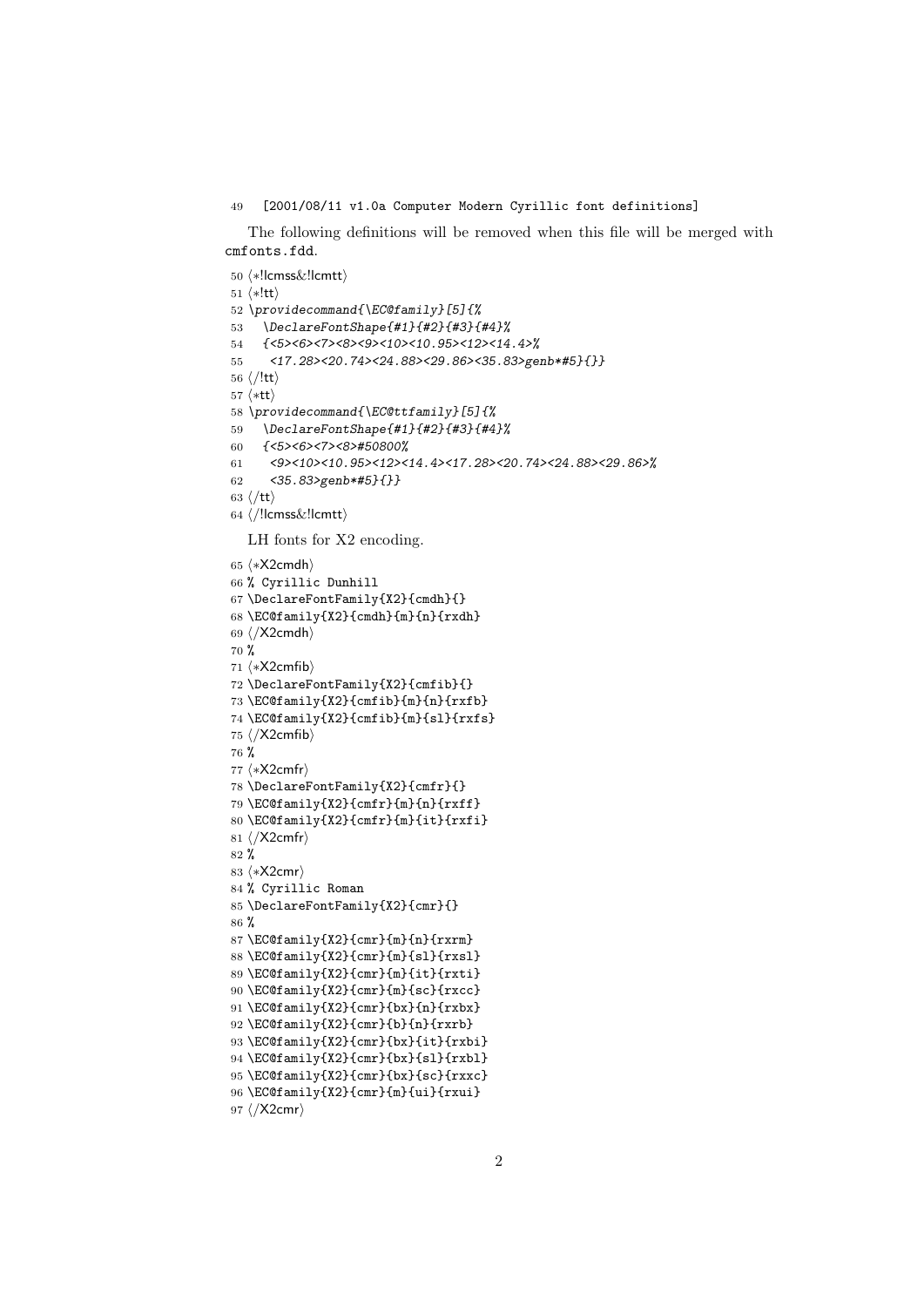```
98 %
99 ⟨∗X2cmss⟩
100 % Cyrillic Sans Serif
101 \DeclareFontFamily{X2}{cmss}{}
102 %
103 \EC@family{X2}{cmss}{m}{n}{rxss}
104 \EC@family{X2}{cmss}{m}{sl}{rxsi}
105 \EC@family{X2}{cmss}{m}{it}{rxsi}
106 \EC@family{X2}{cmss}{bx}{n}{rxsx}
107 \EC@family{X2}{cmss}{bx}{it}{rxso}
108 \EC@family{X2}{cmss}{bx}{sl}{rxso}
109 %
110 \DeclareFontShape{X2}{cmss}{m}{sc}{<->sub*cmr/m/sc}{}
111 % semibold condensed series:
112 \DeclareFontShape{X2}{cmss}{sbc}{n}{%
113 <5><6><7><8><9><10><10.95><12><14.4><17.28><20.74><24.88>rxssdc10%
114 }{}
115 ⟨/X2cmss⟩
116 %
117 ⟨∗X2cmtt⟩
118 % Cyrillic Typewriter
119 \DeclareFontFamily{X2}{cmtt}{\hyphenchar\font\m@ne}
120 %
121 \EC@ttfamily{X2}{cmtt}{m}{n}{rxtt}
122 \EC@ttfamily{X2}{cmtt}{m}{sl}{rxst}
123 \EC@ttfamily{X2}{cmtt}{m}{it}{rxit}
124 \EC@ttfamily{X2}{cmtt}{m}{sc}{rxtc}
125 %
126 \DeclareFontShape{X2}{cmtt}{bx}{n}%
127 \langle!nowarn\rangle {<->sub*cmtt/m/n}{}
128 \langlenowarn\rangle { <->ssub*cmtt/m/n}{}
129 \DeclareFontShape{X2}{cmtt}{bx}{it}%
130 \langle !nowarn \rangle { < - > sub * cmtt/m/it} { }
131 \langlenowarn\rangle { <->ssub*cmtt/m/it}{}
132 ⟨/X2cmtt⟩
133 %
134 ⟨∗X2cmvtt⟩
135 % Cyrillic Variable Typewriter
136 \DeclareFontFamily{X2}{cmvtt}{}
137 %
138 \EC@ttfamily{X2}{cmvtt}{m}{n}{rxvt}
139 \EC@ttfamily{X2}{cmvtt}{m}{it}{rxvi}
140 ⟨/X2cmvtt⟩
   LH fonts for T2A encoding.
141 ⟨∗T2Acmdh⟩
142 % Cyrillic Dunhill
143 \DeclareFontFamily{T2A}{cmdh}{}
144 \EC@family{T2A}{cmdh}{m}{n}{ladh}
145 ⟨/T2Acmdh⟩
146 %
147 ⟨∗T2Acmfib⟩
148 \DeclareFontFamily{T2A}{cmfib}{}
```

```
149 \EC@family{T2A}{cmfib}{m}{n}{lafb}
```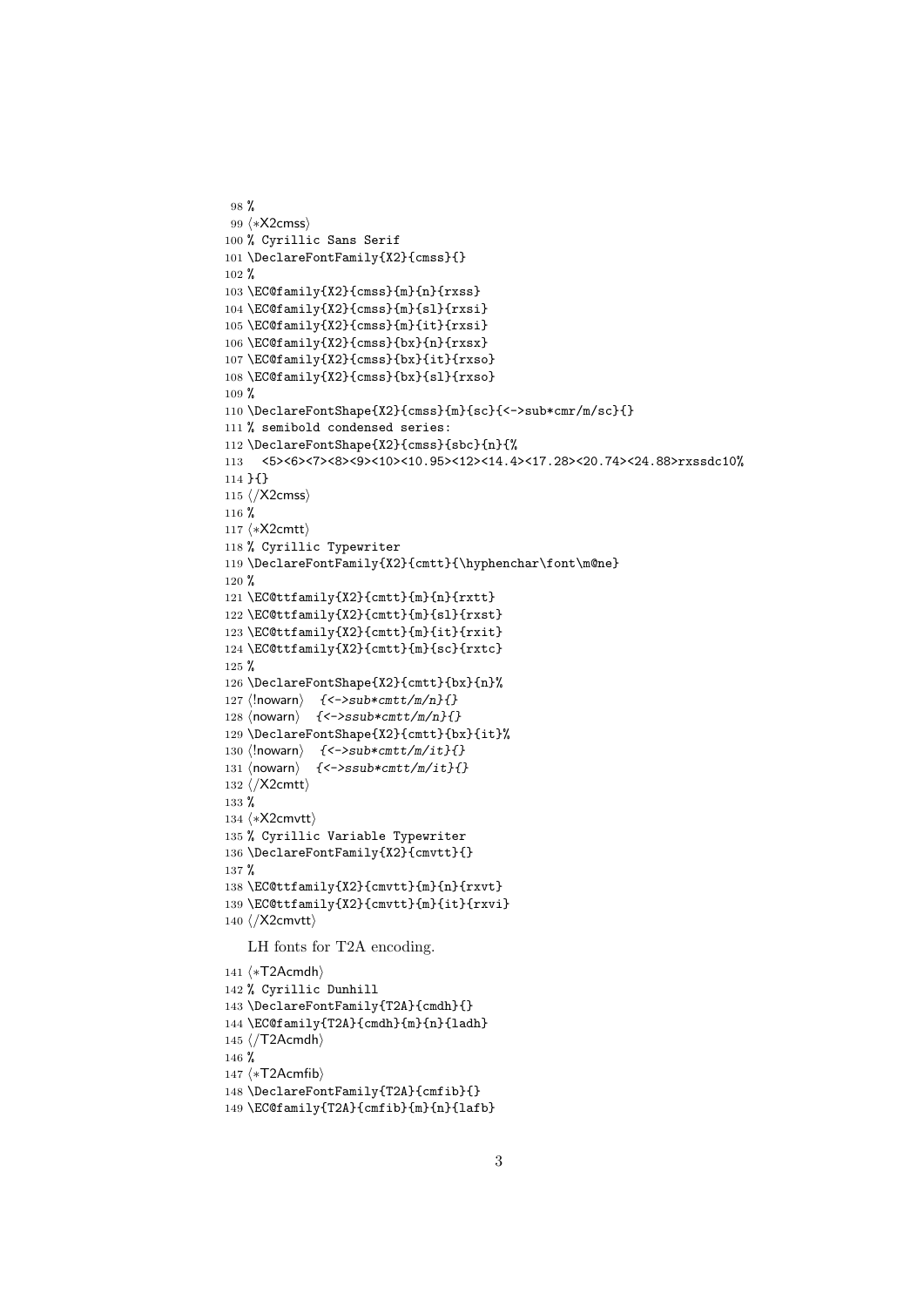```
150 \EC@family{T2A}{cmfib}{m}{sl}{lafs}
151 ⟨/T2Acmfib⟩
152 %
153 ⟨∗T2Acmfr⟩
154 \DeclareFontFamily{T2A}{cmfr}{}
155 \EC@family{T2A}{cmfr}{m}{n}{laff}
156 \EC@family{T2A}{cmfr}{m}{it}{lafi}
157 ⟨/T2Acmfr⟩
158 %
159 ⟨∗T2Acmr⟩
160 % Cyrillic Roman
161 \DeclareFontFamily{T2A}{cmr}{}
162 %
163 \EC@family{T2A}{cmr}{m}{n}{larm}
164 \EC@family{T2A}{cmr}{m}{sl}{lasl}
165 \EC@family{T2A}{cmr}{m}{it}{lati}
166 \EC@family{T2A}{cmr}{m}{sc}{lacc}
167 \EC@family{T2A}{cmr}{bx}{n}{labx}
168 \EC@family{T2A}{cmr}{b}{n}{larb}
169 \EC@family{T2A}{cmr}{bx}{it}{labi}
170 \EC@family{T2A}{cmr}{bx}{sl}{labl}
171 \EC@family{T2A}{cmr}{bx}{sc}{laxc}
172 \EC@family{T2A}{cmr}{m}{ui}{laui}
173 ⟨/T2Acmr⟩
174 %
175 ⟨∗T2Acmss⟩
176 % Cyrillic Sans Serif
177 \DeclareFontFamily{T2A}{cmss}{}
178 %
179 \EC@family{T2A}{cmss}{m}{n}{lass}
180 \EC@family{T2A}{cmss}{m}{sl}{lasi}
181 \EC@family{T2A}{cmss}{m}{it}{lasi}
182 \EC@family{T2A}{cmss}{bx}{n}{lasx}
183 \EC@family{T2A}{cmss}{bx}{it}{laso}
184 \EC@family{T2A}{cmss}{bx}{sl}{laso}
185 %
186 \DeclareFontShape{T2A}{cmss}{m}{sc}{<->sub*cmr/m/sc}{}
187 % semibold condensed series:
188 \DeclareFontShape{T2A}{cmss}{sbc}{n}{%
189 <5><6><7><8><9><10><10.95><12><14.4><17.28><20.74><24.88>lassdc10%
190 }{}
191 ⟨/T2Acmss⟩
192 %
193 ⟨∗T2Acmtt⟩
194 % Cyrillic Typewriter
195 \DeclareFontFamily{T2A}{cmtt}{\hyphenchar\font\m@ne}
196 %
197 \EC@ttfamily{T2A}{cmtt}{m}{n}{latt}
198 \EC@ttfamily{T2A}{cmtt}{m}{sl}{last}
199 \EC@ttfamily{T2A}{cmtt}{m}{it}{lait}
200 \EC@ttfamily{T2A}{cmtt}{m}{sc}{latc}
201 %
202 \DeclareFontShape{T2A}{cmtt}{bx}{n}%
203 ⟨!nowarn⟩ {<->sub*cmtt/m/n}{}
```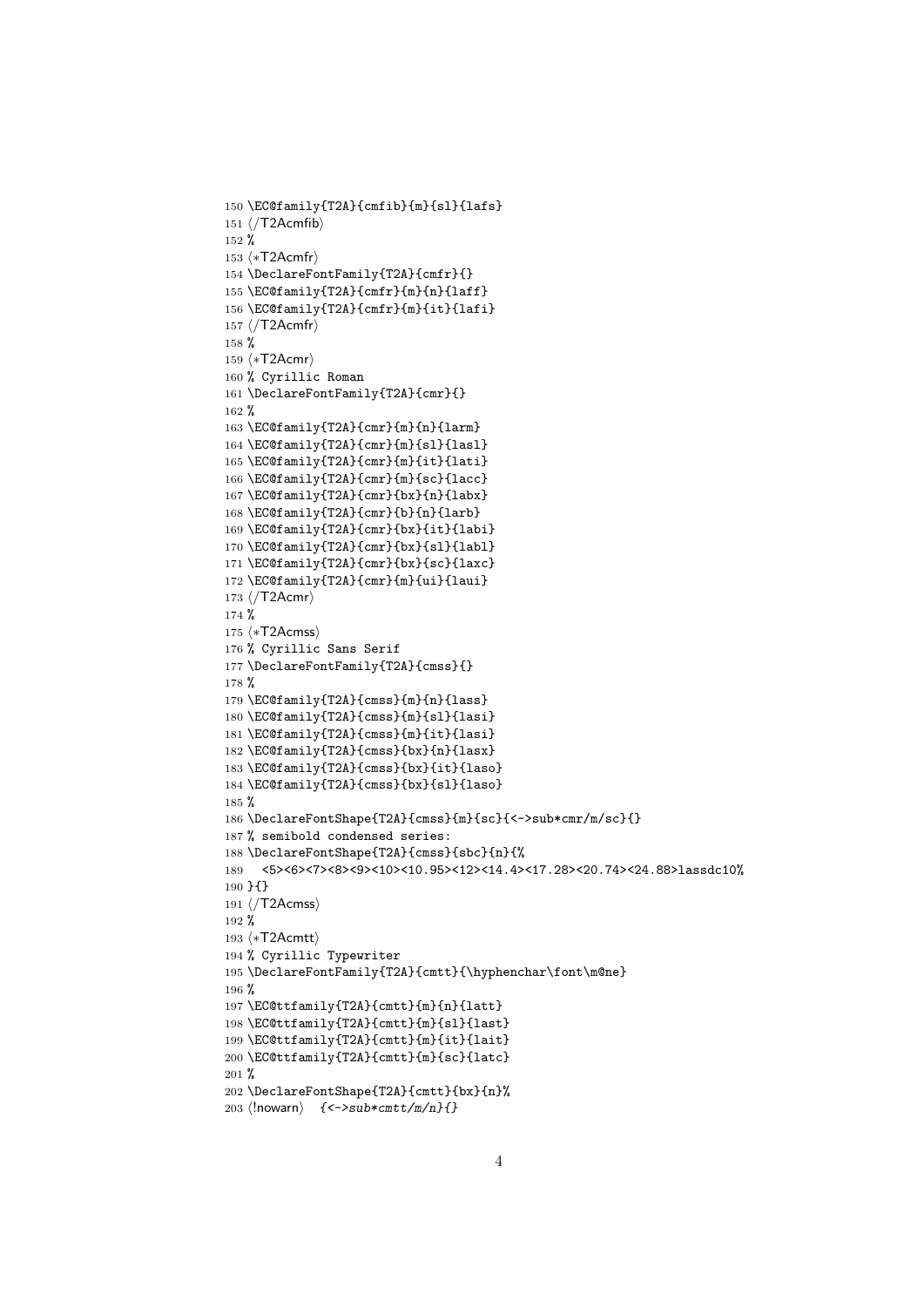```
204 \langlenowarn\rangle { < ->ssub*cmtt/m/n}{}
205 \DeclareFontShape{T2A}{cmtt}{bx}{it}%
206 \langle lnowarn \rangle { < - > sub* cmtt/m/it } { }
207 ⟨nowarn⟩ {<->ssub*cmtt/m/it}{}
208 ⟨/T2Acmtt⟩
209 %
210 ⟨∗T2Acmvtt⟩
211 % Cyrillic Variable Typewriter
212 \DeclareFontFamily{T2A}{cmvtt}{}
213 %
214 \EC@ttfamily{T2A}{cmvtt}{m}{n}{lavt}
215 \EC@ttfamily{T2A}{cmvtt}{m}{it}{lavi}
216 ⟨/T2Acmvtt⟩
   LH fonts for T2B encoding.
217 ⟨∗T2Bcmdh⟩
218 % Cyrillic Dunhill
219 \DeclareFontFamily{T2B}{cmdh}{}
220 \EC@family{T2B}{cmdh}{m}{n}{lbdh}
221 ⟨/T2Bcmdh⟩
222 %
223 ⟨∗T2Bcmfib⟩
224 \DeclareFontFamily{T2B}{cmfib}{}
225 \EC@family{T2B}{cmfib}{m}{n}{lbfb}
226 \EC@family{T2B}{cmfib}{m}{sl}{lbfs}
227 ⟨/T2Bcmfib⟩
228 %
229 ⟨∗T2Bcmfr⟩
230 \DeclareFontFamily{T2B}{cmfr}{}
231 \EC@family{T2B}{cmfr}{m}{n}{lbff}
232 \EC@family{T2B}{cmfr}{m}{it}{lbfi}
233 ⟨/T2Bcmfr⟩
234 %
235 ⟨∗T2Bcmr⟩
236 % Cyrillic Roman
237 \DeclareFontFamily{T2B}{cmr}{}
238 %
239 \EC@family{T2B}{cmr}{m}{n}{lbrm}
240 \EC@family{T2B}{cmr}{m}{sl}{lbsl}
241 \EC@family{T2B}{cmr}{m}{it}{lbti}
242 \EC@family{T2B}{cmr}{m}{sc}{lbcc}
243 \EC@family{T2B}{cmr}{bx}{n}{lbbx}
244 \EC@family{T2B}{cmr}{b}{n}{lbrb}
245 \EC@family{T2B}{cmr}{bx}{it}{lbbi}
246 \EC@family{T2B}{cmr}{bx}{sl}{lbbl}
247 \EC@family{T2B}{cmr}{bx}{sc}{lbxc}
248 \EC@family{T2B}{cmr}{m}{ui}{lbui}
249 ⟨/T2Bcmr⟩
250 %
251 ⟨∗T2Bcmss⟩
252 % Cyrillic Sans Serif
253 \DeclareFontFamily{T2B}{cmss}{}
254 \%255 \EC@family{T2B}{cmss}{m}{n}{lbss}
```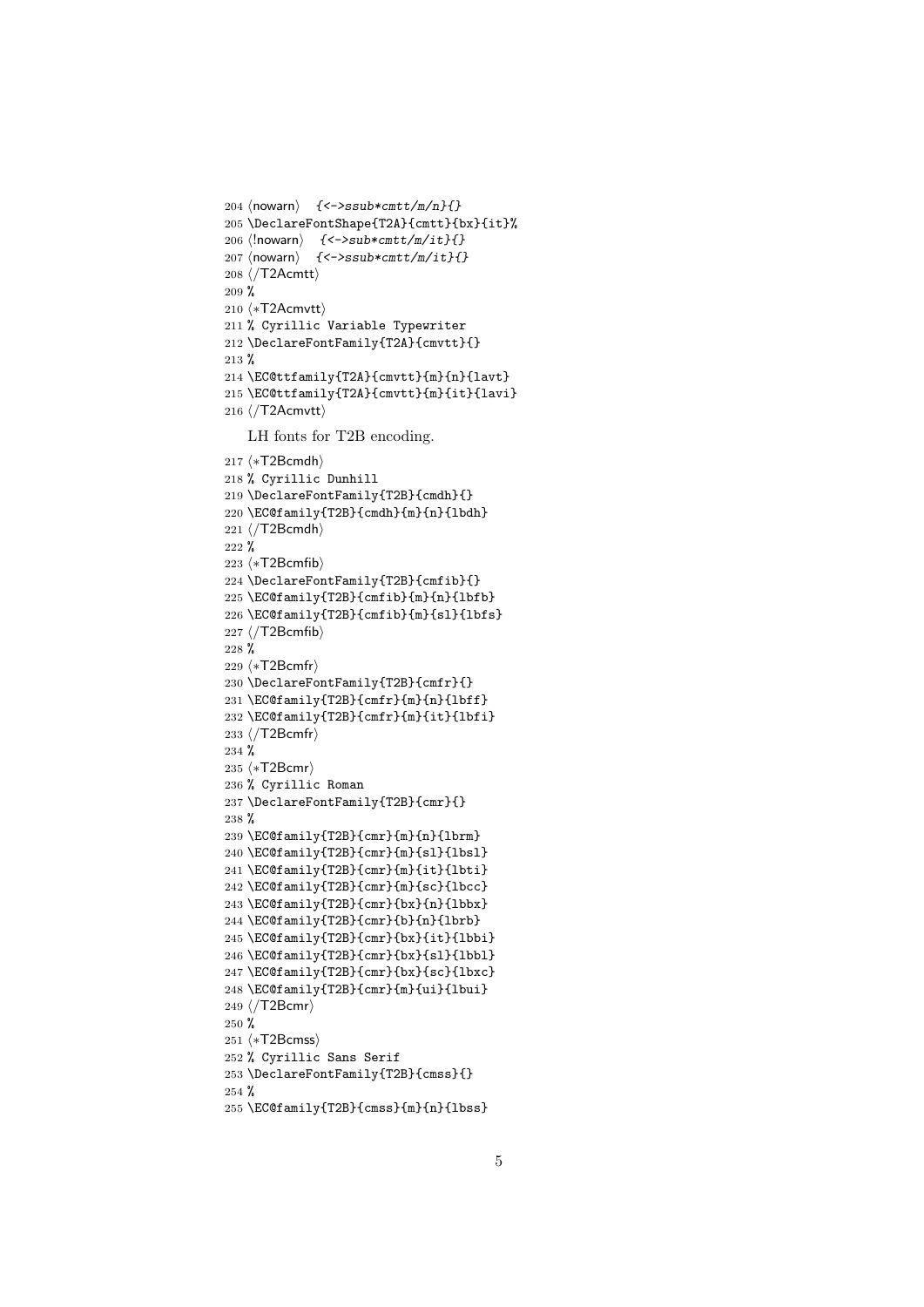```
256 \EC@family{T2B}{cmss}{m}{sl}{lbsi}
257 \EC@family{T2B}{cmss}{m}{it}{lbsi}
258 \EC@family{T2B}{cmss}{bx}{n}{lbsx}
259 \EC@family{T2B}{cmss}{bx}{it}{lbso}
260 \EC@family{T2B}{cmss}{bx}{sl}{lbso}
261 %
262 \DeclareFontShape{T2B}{cmss}{m}{sc}{<->sub*cmr/m/sc}{}
263 % semibold condensed series:
264 \DeclareFontShape{T2B}{cmss}{sbc}{n}{%
265 <5><6><7><8><9><10><10.95><12><14.4><17.28><20.74><24.88>lbssdc10%
266 }{}
267 ⟨/T2Bcmss⟩
268 %
269 ⟨∗T2Bcmtt⟩
270 % Cyrillic Typewriter
271 \DeclareFontFamily{T2B}{cmtt}{\hyphenchar\font\m@ne}
272 %
273 \EC@ttfamily{T2B}{cmtt}{m}{n}{lbtt}
274 \EC@ttfamily{T2B}{cmtt}{m}{sl}{lbst}
275 \EC@ttfamily{T2B}{cmtt}{m}{it}{lbit}
276 \EC@ttfamily{T2B}{cmtt}{m}{sc}{lbtc}
277 %
278 \DeclareFontShape{T2B}{cmtt}{bx}{n}%
279 \langle!nowarn\rangle {<->sub*cmtt/m/n}{}
280 \langlenowarn\rangle { \langle ->ssub*cmtt/m/n}{}
281 \DeclareFontShape{T2B}{cmtt}{bx}{it}%
282 ⟨!nowarn⟩ {<->sub*cmtt/m/it}{}
283 ⟨nowarn⟩ {<->ssub*cmtt/m/it}{}
284 ⟨/T2Bcmtt⟩
285 %
286 ⟨∗T2Bcmvtt⟩
287 % Cyrillic Variable Typewriter
288 \DeclareFontFamily{T2B}{cmvtt}{}
289 %
290 \EC@ttfamily{T2B}{cmvtt}{m}{n}{lbvt}
291 \EC@ttfamily{T2B}{cmvtt}{m}{it}{lbvi}
292 ⟨/T2Bcmvtt⟩
   LH fonts for T2C encoding.
293 ⟨∗T2Ccmdh⟩
294 % Cyrillic Dunhill
295 \DeclareFontFamily{T2C}{cmdh}{}
296 \EC@family{T2C}{cmdh}{m}{n}{lcdh}
297 ⟨/T2Ccmdh⟩
298 %
299 ⟨∗T2Ccmfib⟩
300 \DeclareFontFamily{T2C}{cmfib}{}
301 \EC@family{T2C}{cmfib}{m}{n}{lcfb}
302 \EC@family{T2C}{cmfib}{m}{sl}{lcfs}
303 ⟨/T2Ccmfib⟩
304 %
305 ⟨∗T2Ccmfr⟩
306 \DeclareFontFamily{T2C}{cmfr}{}
```

```
307 \EC@family{T2C}{cmfr}{m}{n}{lcff}
```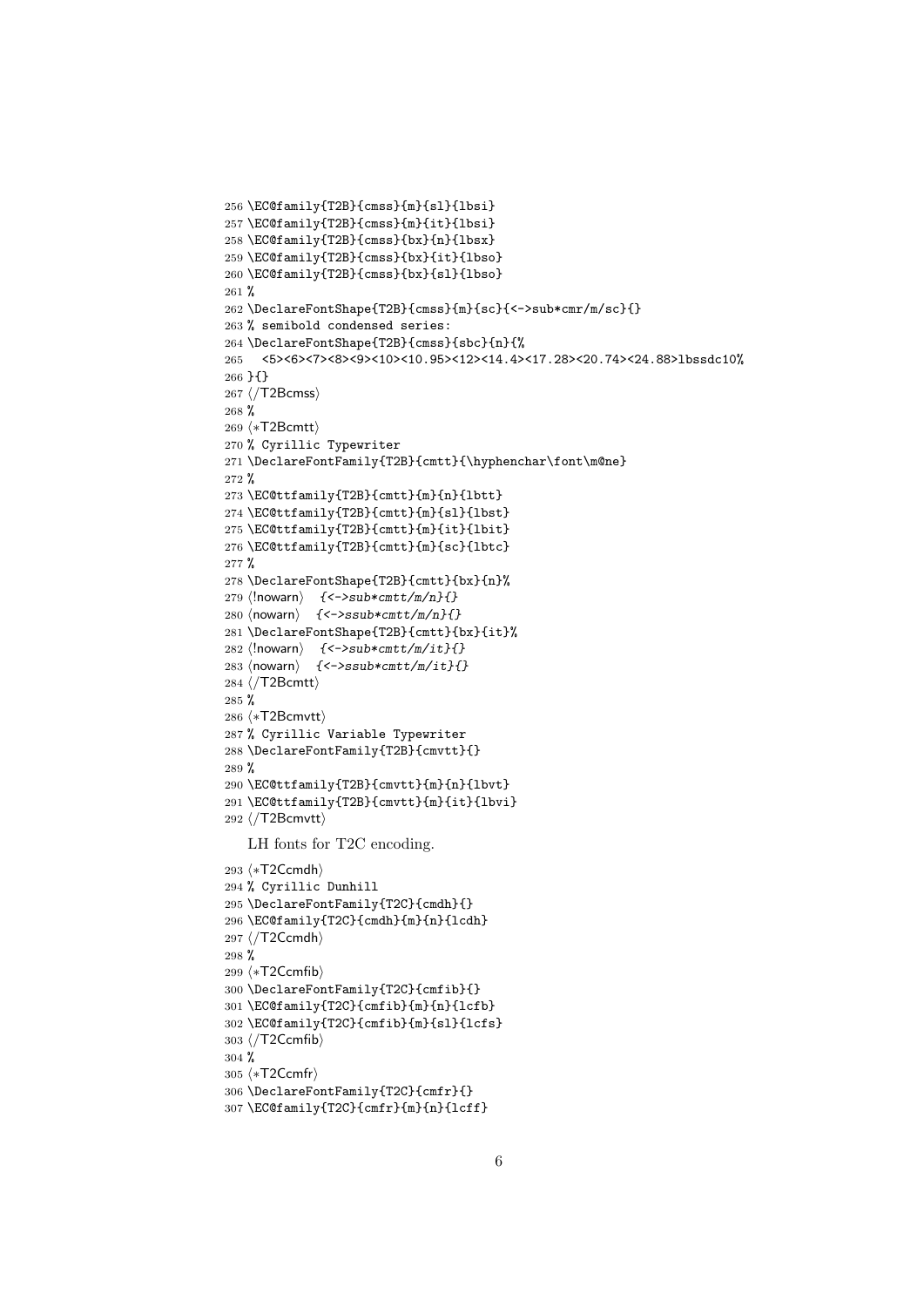```
308 \EC@family{T2C}{cmfr}{m}{it}{lcfi}
309 ⟨/T2Ccmfr⟩
310 %
311 ⟨∗T2Ccmr⟩
312 % Cyrillic Roman
313 \DeclareFontFamily{T2C}{cmr}{}
314 %
315 \EC@family{T2C}{cmr}{m}{n}{lcrm}
316 \EC@family{T2C}{cmr}{m}{sl}{lcsl}
317 \EC@family{T2C}{cmr}{m}{it}{lcti}
318 \EC@family{T2C}{cmr}{m}{sc}{lccc}
319 \EC@family{T2C}{cmr}{bx}{n}{lcbx}
320 \EC@family{T2C}{cmr}{b}{n}{lcrb}
321 \EC@family{T2C}{cmr}{bx}{it}{lcbi}
322 \EC@family{T2C}{cmr}{bx}{sl}{lcbl}
323 \EC@family{T2C}{cmr}{bx}{sc}{lcxc}
324 \EC@family{T2C}{cmr}{m}{ui}{lcui}
325 ⟨/T2Ccmr⟩
326 %
327 ⟨∗T2Ccmss⟩
328 % Cyrillic Sans Serif
329 \DeclareFontFamily{T2C}{cmss}{}
330 %
331 \EC@family{T2C}{cmss}{m}{n}{lcss}
332 \EC@family{T2C}{cmss}{m}{sl}{lcsi}
333 \EC@family{T2C}{cmss}{m}{it}{lcsi}
334 \EC@family{T2C}{cmss}{bx}{n}{lcsx}
335 \EC@family{T2C}{cmss}{bx}{it}{lcso}
336 \EC@family{T2C}{cmss}{bx}{sl}{lcso}
337 %
338 \DeclareFontShape{T2C}{cmss}{m}{sc}{<->sub*cmr/m/sc}{}
339 % semibold condensed series:
340 \DeclareFontShape{T2C}{cmss}{sbc}{n}{%
341 <5><6><7><8><9><10><10.95><12><14.4><17.28><20.74><24.88>lcssdc10%
342 }{}
343 ⟨/T2Ccmss⟩
344 %
345 ⟨∗T2Ccmtt⟩
346 % Cyrillic Typewriter
347 \DeclareFontFamily{T2C}{cmtt}{\hyphenchar\font\m@ne}
348 %
349 \EC@ttfamily{T2C}{cmtt}{m}{n}{lctt}
350 \EC@ttfamily{T2C}{cmtt}{m}{sl}{lcst}
351 \EC@ttfamily{T2C}{cmtt}{m}{it}{lcit}
352 \EC@ttfamily{T2C}{cmtt}{m}{sc}{lctc}
353 %
354 \DeclareFontShape{T2C}{cmtt}{bx}{n}%
355 \langle!nowarn\rangle {<->sub*cmtt/m/n}{}
356 ⟨nowarn⟩ {<->ssub*cmtt/m/n}{}
357 \DeclareFontShape{T2C}{cmtt}{bx}{it}%
358 \langle !nowarn\rangle { < - > sub * cmtt/m/it}{}
359 ⟨nowarn⟩ {<->ssub*cmtt/m/it}{}
360 ⟨/T2Ccmtt⟩
361 %
```

```
7
```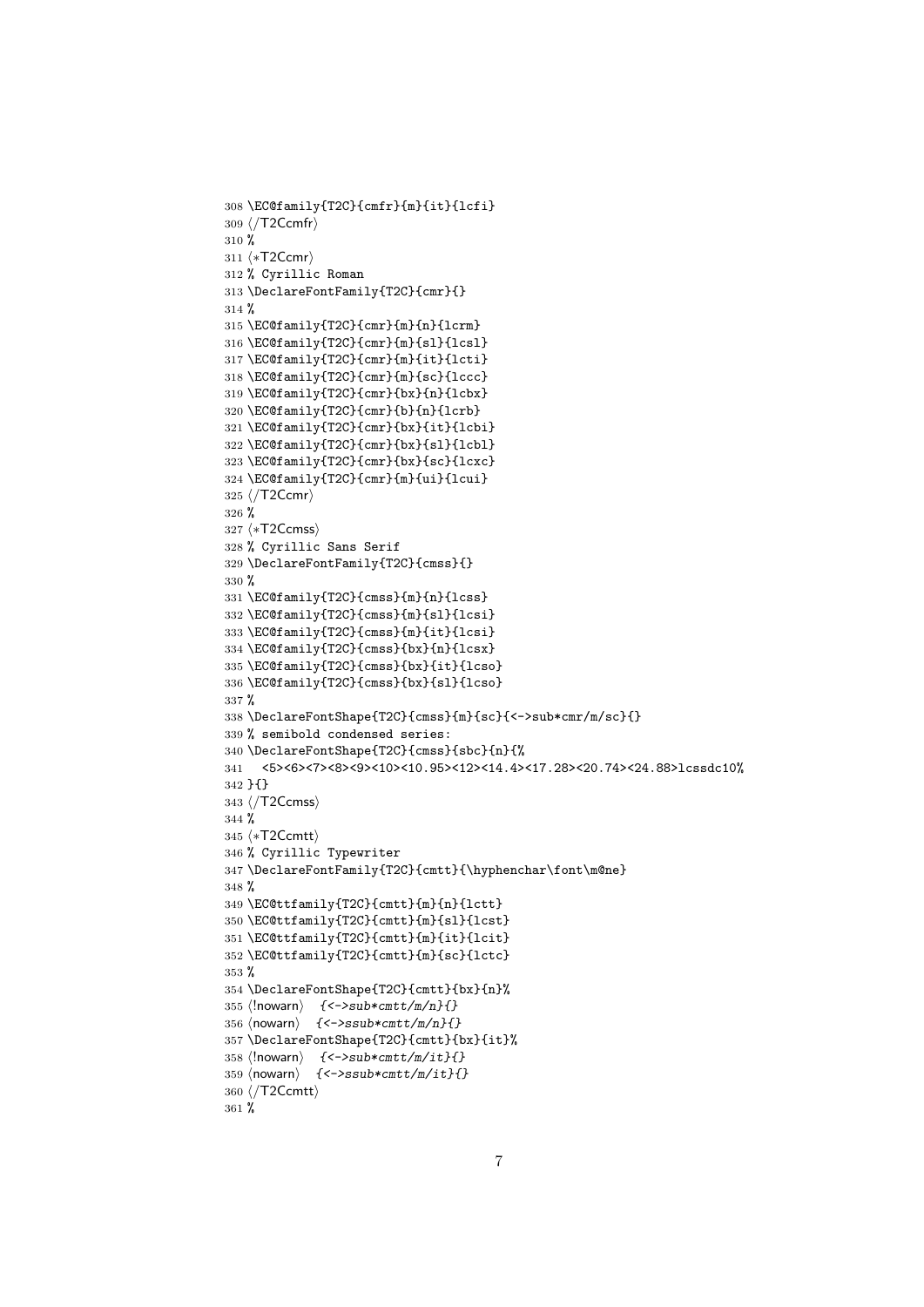```
362 ⟨∗T2Ccmvtt⟩
363 % Cyrillic Variable Typewriter
364 \DeclareFontFamily{T2C}{cmvtt}{}
365 %
366 \EC@ttfamily{T2C}{cmvtt}{m}{n}{lcvt}
367 \EC@ttfamily{T2C}{cmvtt}{m}{it}{lcvi}
368 ⟨/T2Ccmvtt⟩
```
#### 1.1 Computer Modern Sans

```
369 ⟨∗lcmss⟩
370 ⟨X2⟩\DeclareFontFamily{X2}{lcmss}{}
371 ⟨T2A⟩\DeclareFontFamily{T2A}{lcmss}{}
372 ⟨T2B⟩\DeclareFontFamily{T2B}{lcmss}{}
373 ⟨T2C⟩\DeclareFontFamily{T2C}{lcmss}{}
374 ⟨X2⟩\DeclareFontShape{X2}{lcmss}{m}{n}{%
375 ⟨T2A⟩\DeclareFontShape{T2A}{lcmss}{m}{n}{%
376 ⟨T2B⟩\DeclareFontShape{T2B}{lcmss}{m}{n}{%
377 ⟨T2C⟩\DeclareFontShape{T2C}{lcmss}{m}{n}{%
378 <7><8><10><12><13.82><16.59><19.907><23.89><28.66><34.4><41.28>%
379 ⟨X2⟩ rxlq8%
380 ⟨T2A⟩ lalq8%
381 ⟨T2B⟩ lblq8%
382 ⟨T2C⟩ lclq8%
383 }{}
384 ⟨X2⟩\DeclareFontShape{X2}{lcmss}{m}{In}{%
385 ⟨T2A⟩\DeclareFontShape{T2A}{lcmss}{m}{In}{%
386 ⟨T2B⟩\DeclareFontShape{T2B}{lcmss}{m}{In}{%
387 ⟨T2C⟩\DeclareFontShape{T2C}{lcmss}{m}{In}{%
388 <7><8><10><12><13.82><16.59><19.907><23.89><28.66><34.4><41.28>%
389 ⟨X2⟩ irxlq8%
390 ⟨T2A⟩ ilalq8%
391 ⟨T2B⟩ ilblq8%
392 ⟨T2C⟩ ilclq8%
393 }{}
394 \langle X2 \rangle \DeclareFontShape{X2}{1cmss}{m}{sl}{%
395 ⟨T2A⟩\DeclareFontShape{T2A}{lcmss}{m}{sl}{%
396 ⟨T2B⟩\DeclareFontShape{T2B}{lcmss}{m}{sl}{%
397 ⟨T2C⟩\DeclareFontShape{T2C}{lcmss}{m}{sl}{%
398 <13.82><16.59><19.907><23.89><28.66><34.4><41.28>%
399 ⟨X2⟩ rxli8%
400 ⟨T2A⟩ lali8%
401 ⟨T2B⟩ lbli8%
402 ⟨T2C⟩ lcli8%
403 }{}
404 \langle X2 \rangle \DeltaPeclareFontShape{X2}{lcmss}{m}{Isl}{%
405 ⟨T2A⟩\DeclareFontShape{T2A}{lcmss}{m}{Isl}{%
406 ⟨T2B⟩\DeclareFontShape{T2B}{lcmss}{m}{Isl}{%
407 ⟨T2C⟩\DeclareFontShape{T2C}{lcmss}{m}{Isl}{%
408 <13.82><16.59><19.907><23.89><28.66><34.4><41.28>%
409 ⟨X2⟩ irxli8%
410 ⟨T2A⟩ ilali8%
```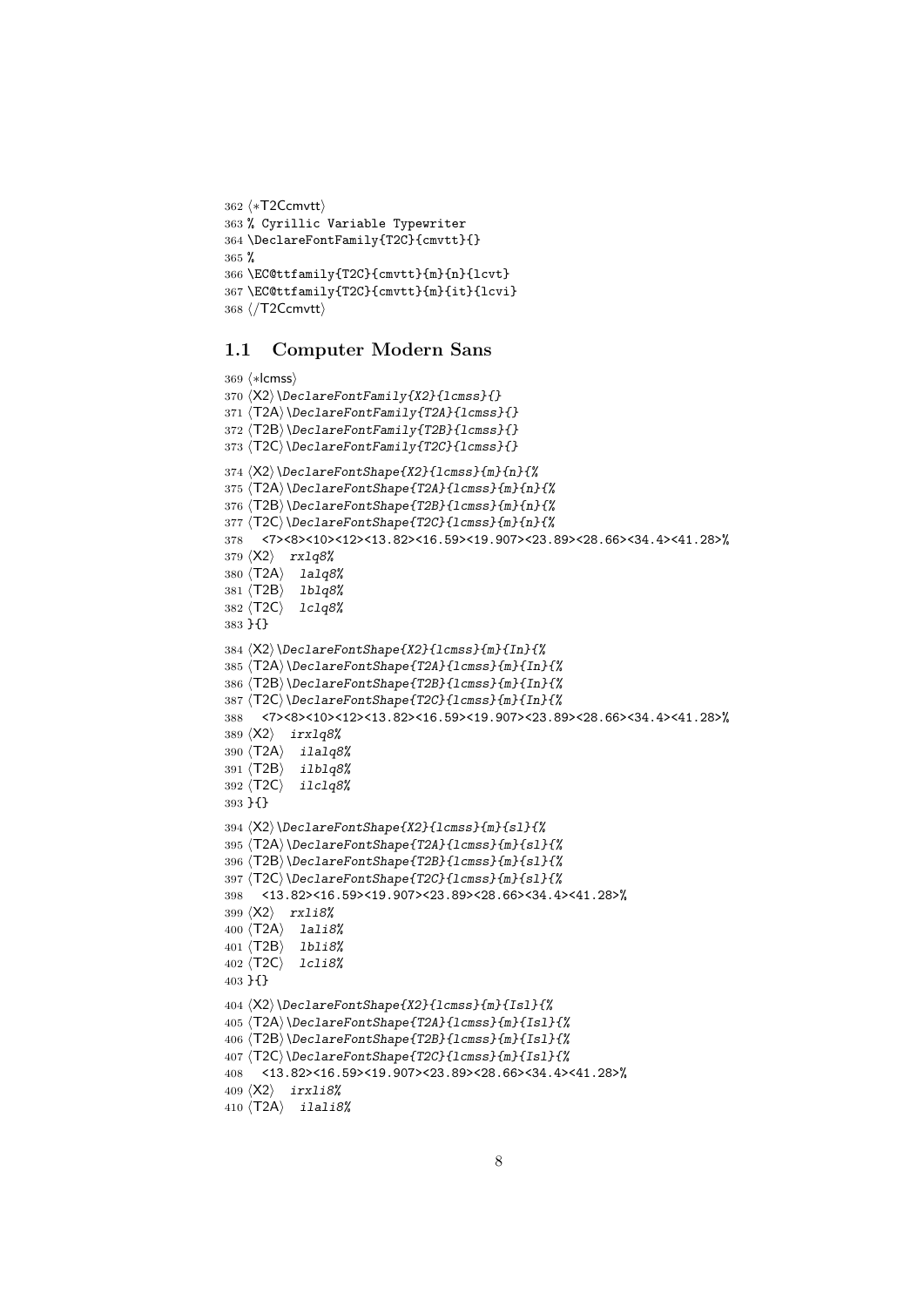```
411 ⟨T2B⟩ ilbli8%
412 ⟨T2C⟩ ilcli8%
413 }{}
414 ⟨X2⟩\DeclareFontShape{X2}{lcmss}{m}{it}{%
415 ⟨T2A⟩\DeclareFontShape{T2A}{lcmss}{m}{it}{%
416 ⟨T2B⟩\DeclareFontShape{T2B}{lcmss}{m}{it}{%
417 ⟨T2C⟩\DeclareFontShape{T2C}{lcmss}{m}{it}{%
418 \left\{\frac{-\text{Sub*lcmss}}{m}\right\}419 ⟨X2⟩\DeclareFontShape{X2}{lcmss}{m}{Iit}{%
420 ⟨T2A⟩\DeclareFontShape{T2A}{lcmss}{m}{Iit}{%
421 ⟨T2B⟩\DeclareFontShape{T2B}{lcmss}{m}{Iit}{%
422 ⟨T2C⟩\DeclareFontShape{T2C}{lcmss}{m}{Iit}{%
423 \left\{\frac{-\frac{1}{2}}{2}\right\}424 ⟨X2⟩\DeclareFontShape{X2}{lcmss}{bx}{n}{%
425 ⟨T2A⟩\DeclareFontShape{T2A}{lcmss}{bx}{n}{%
426 ⟨T2B⟩\DeclareFontShape{T2B}{lcmss}{bx}{n}{%
427 ⟨T2C⟩\DeclareFontShape{T2C}{lcmss}{bx}{n}{%
428 <13.82><16.59><19.907><23.89><28.66><34.4><41.28>%
429 ⟨X2⟩ rxlb8%
430 ⟨T2A⟩ lalb8%
431 ⟨T2B⟩ lblb8%
432 ⟨T2C⟩ lclb8%
433 }{}
434 ⟨X2⟩\DeclareFontShape{X2}{lcmss}{bx}{In}{%
435 ⟨T2A⟩\DeclareFontShape{T2A}{lcmss}{bx}{In}{%
436 ⟨T2B⟩\DeclareFontShape{T2B}{lcmss}{bx}{In}{%
437 ⟨T2C⟩\DeclareFontShape{T2C}{lcmss}{bx}{In}{%
438 <13.82><16.59><19.907><23.89><28.66><34.4><41.28>%
439 ⟨X2⟩ irxlb8%
440 ⟨T2A⟩ ilalb8%
441 ⟨T2B⟩ ilblb8%
442 ⟨T2C⟩ ilclb8%
443 }{}
444 ⟨X2⟩\DeclareFontShape{X2}{lcmss}{bx}{sl}{%
445 ⟨T2A⟩\DeclareFontShape{T2A}{lcmss}{bx}{sl}{%
446 ⟨T2B⟩\DeclareFontShape{T2B}{lcmss}{bx}{sl}{%
447 ⟨T2C⟩\DeclareFontShape{T2C}{lcmss}{bx}{sl}{%
448 <13.82><16.59><19.907><23.89><28.66><34.4><41.28>%
449 ⟨X2⟩ rxlo8%
450 ⟨T2A⟩ lalo8%
451 ⟨T2B⟩ lblo8%
452 ⟨T2C⟩ lclo8%
453 }{}
454 ⟨X2⟩\DeclareFontShape{X2}{lcmss}{bx}{Isl}{%
455 ⟨T2A⟩\DeclareFontShape{T2A}{lcmss}{bx}{Isl}{%
456 ⟨T2B⟩\DeclareFontShape{T2B}{lcmss}{bx}{Isl}{%
457 ⟨T2C⟩\DeclareFontShape{T2C}{lcmss}{bx}{Isl}{%
458 <13.82><16.59><19.907><23.89><28.66><34.4><41.28>%
459 ⟨X2⟩ irxlo8%
460 ⟨T2A⟩ ilalo8%
461 ⟨T2B⟩ ilblo8%
462 ⟨T2C⟩ ilclo8%
```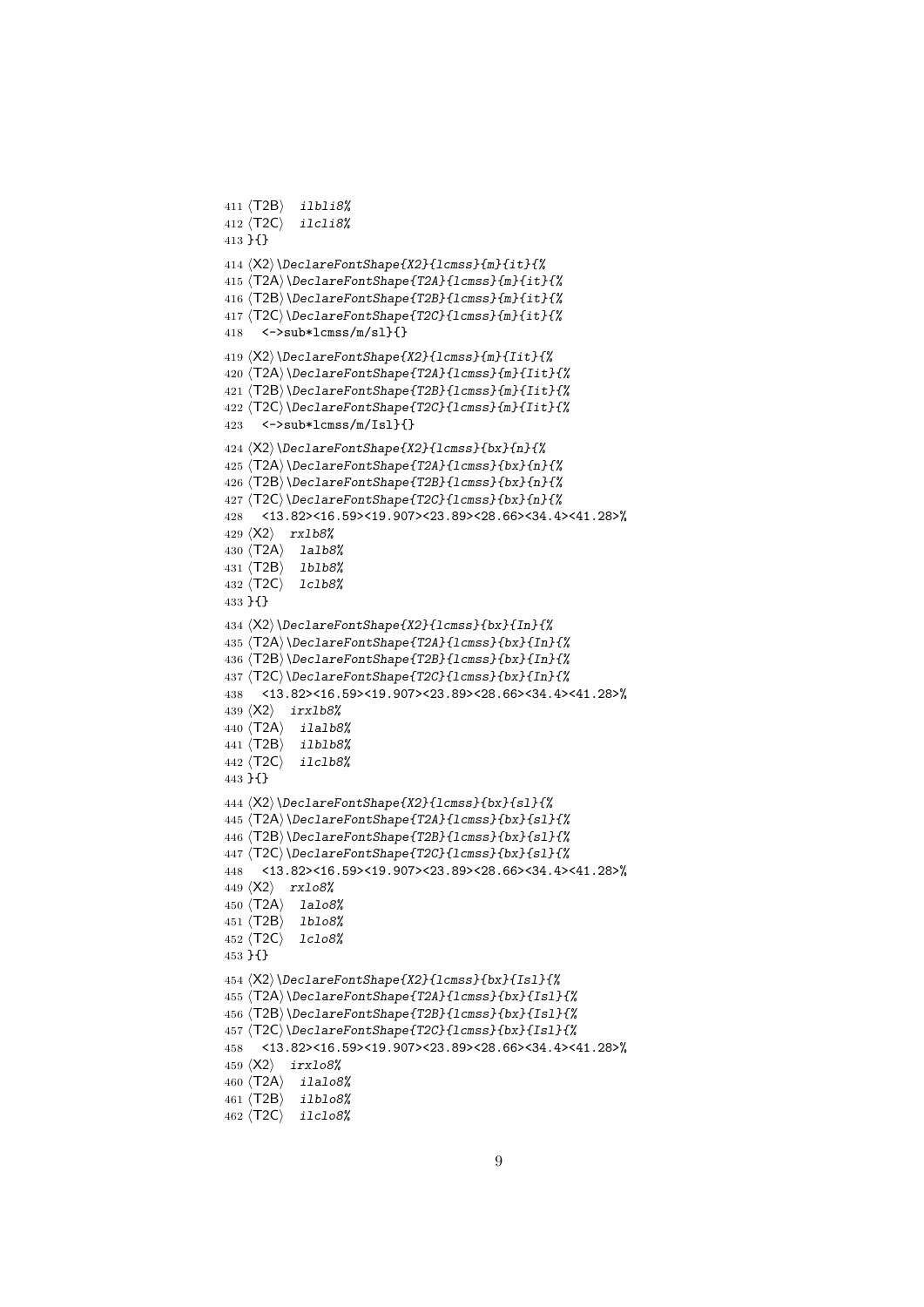```
464 ⟨X2⟩\DeclareFontShape{X2}{lcmss}{bx}{it}{%
465 ⟨T2A⟩\DeclareFontShape{T2A}{lcmss}{bx}{it}{%
466 ⟨T2B⟩\DeclareFontShape{T2B}{lcmss}{bx}{it}{%
467 ⟨T2C⟩\DeclareFontShape{T2C}{lcmss}{bx}{it}{%
468 <->sub*lcmss/bx/sl}{}
469 ⟨X2⟩\DeclareFontShape{X2}{lcmss}{bx}{Iit}{%
470 \langleT2A\rangle\langleDeclareFontShape{T2A}{lcmss}{bx}{Iit}{%
471 ⟨T2B⟩\DeclareFontShape{T2B}{lcmss}{bx}{Iit}{%
472 ⟨T2C⟩\DeclareFontShape{T2C}{lcmss}{bx}{Iit}{%
473 <->sub*lcmss/bx/Isl}{}
474 ⟨/lcmss⟩
```
}{}

#### 1.2 Computer Modern Typewriter

```
475 ⟨∗lcmtt⟩
476 ⟨X2⟩\DeclareFontFamily{X2}{lcmtt}{\hyphenchar\font\m@ne}
477 ⟨T2A⟩\DeclareFontFamily{T2A}{lcmtt}{\hyphenchar\font\m@ne}
478 ⟨T2B⟩\DeclareFontFamily{T2B}{lcmtt}{\hyphenchar\font\m@ne}
479\langle T2C\rangle\DeclarefontFamily\{T2C\} \mathrm{hyphenchar}\font\font\nonumber480 ⟨X2⟩\DeclareFontShape{X2}{lcmtt}{m}{n}{%
481 ⟨T2A⟩\DeclareFontShape{T2A}{lcmtt}{m}{n}{%
482 ⟨T2B⟩\DeclareFontShape{T2B}{lcmtt}{m}{n}{%
483 ⟨T2C⟩\DeclareFontShape{T2C}{lcmtt}{m}{n}{%
484 <13.82><16.59><19.907><23.89><28.66><34.4><41.28>%
485 ⟨X2⟩ rxltt8%
486 ⟨T2A⟩ laltt8%
487 ⟨T2B⟩ lbltt8%
488 ⟨T2C⟩ lcltt8%
489 }{}
490 ⟨X2⟩\DeclareFontShape{X2}{lcmtt}{m}{In}{%
491 ⟨T2A⟩\DeclareFontShape{T2A}{lcmtt}{m}{In}{%
492 ⟨T2B⟩\DeclareFontShape{T2B}{lcmtt}{m}{In}{%
493 ⟨T2C⟩\DeclareFontShape{T2C}{lcmtt}{m}{In}{%
494 <13.82><16.59><19.907><23.89><28.66><34.4><41.28>%
495 ⟨X2⟩ irxltt8%
496 ⟨T2A⟩ ilaltt8%
497 ⟨T2B⟩ ilbltt8%
498 ⟨T2C⟩ ilcltt8%
499 }{}
500 ⟨X2⟩\DeclareFontShape{X2}{lcmtt}{m}{it}{%
501 ⟨T2A⟩\DeclareFontShape{T2A}{lcmtt}{m}{it}{%
502 ⟨T2B⟩\DeclareFontShape{T2B}{lcmtt}{m}{it}{%
503 ⟨T2C⟩\DeclareFontShape{T2C}{lcmtt}{m}{it}{%
504 <13.82><16.59><19.907><23.89><28.66><34.4><41.28>%
505 ⟨X2⟩ rxit1000%
506 ⟨T2A⟩ lait1000%
507 ⟨T2B⟩ lbit1000%
508 ⟨T2C⟩ lcit1000%
509 }{}
510 ⟨/lcmtt⟩
```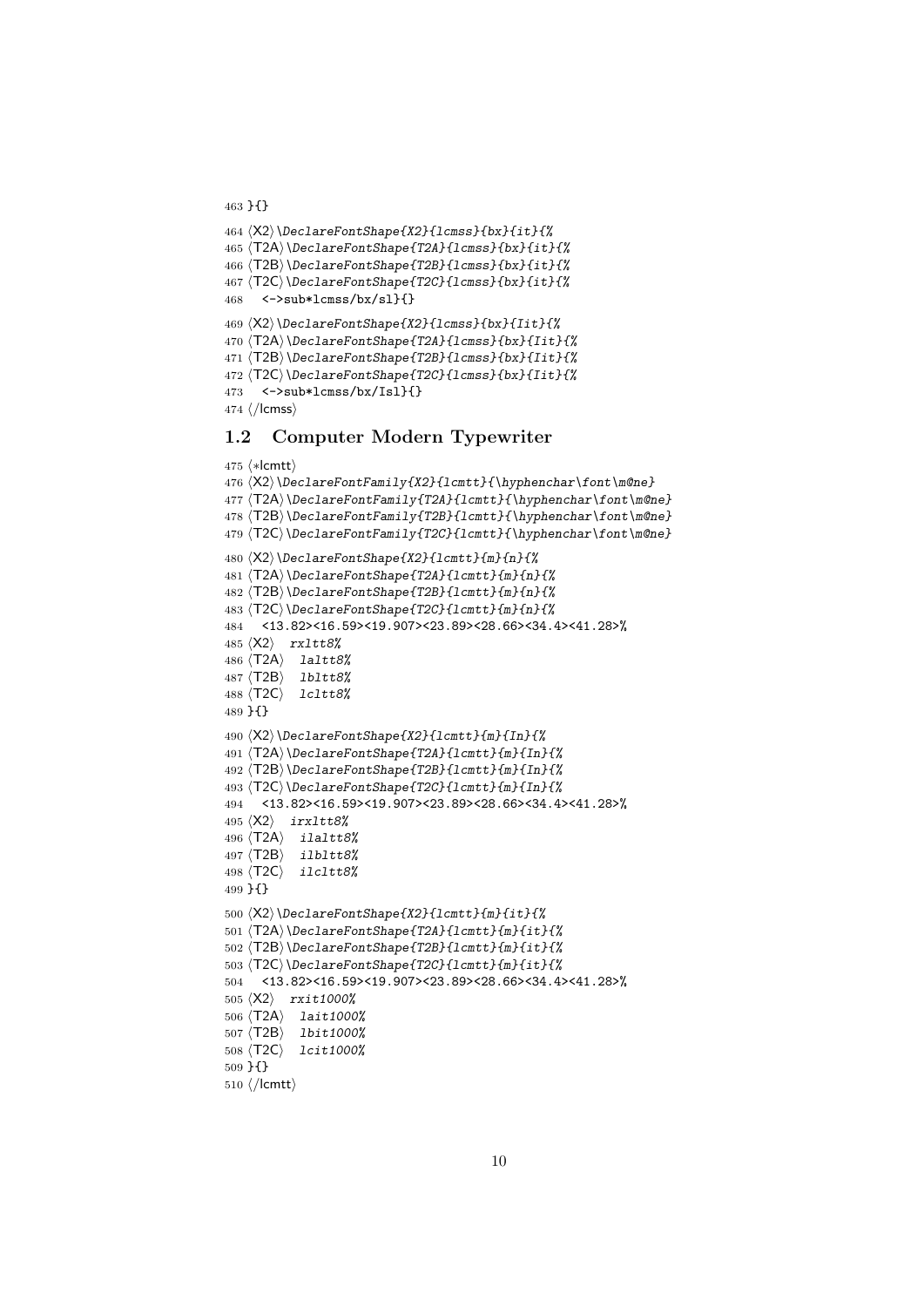## 2 Computer Modern Bright family

## 2.1 Computer Modern Bright, T2A encoding

```
511 ⟨∗T2Acmbr⟩
512 \DeclareFontFamily{T2A}{cmbr}{}
513 \DeclareFontShape{T2A}{cmbr}{m}{n}{%
514 <5><6><7><8>labmr8%
515 <9>labmr9%
516 <10><10.95><12><14.4>labmr10%
517 <17.28><20.74><24.88><29.86><35.83>labmr17%
518 }{}
519 \DeclareFontShape{T2A}{cmbr}{m}{sl}{%
520 <5><6><7><8>labmo8%
521 <9>labmo9%
522 <10><10.95><12><14.4>labmo10%
523 <17.28><20.74><24.88><29.86><35.83>labmo17%
524 }{}
525 \DeclareFontShape{T2A}{cmbr}{m}{it}{<->ssub*cmbr/m/sl}{}
526 \DeclareFontShape{T2A}{cmbr}{sb}{n}{%
527 <5><6><7><8>labsr8%
528 <9>labsr9%
529 <10><10.95><12><14.4>labsr10%
530 <17.28><20.74><24.88><29.86><35.83>labsr17%
531 }{}
532 \DeclareFontShape{T2A}{cmbr}{sb}{sl}{%
533 <5><6><7><8>labso8%
534 <9>labso9%
535 <10><10.95><12><14.4>labso10%
536 <17.28><20.74><24.88><29.86><35.83>labso17%
537 }{}
538 \DeclareFontShape{T2A}{cmbr}{sb}{it}{<->ssub*cmbr/sb/sl}{}
539 \DeclareFontShape{T2A}{cmbr}{b}{n}{<->ssub*cmbr/bx/n}{}
540 \DeclareFontShape{T2A}{cmbr}{bx}{n}{%
541 \langle-9>sub*cmbr/sb/n%
542 <9><10><10.95><12><14.4><17.28><20.74><24.88><29.86><35.83>labbx10%
543 }{}
544 ⟨/T2Acmbr⟩
```
## 2.2 Computer Modern Bright, T2B encoding

```
545 ⟨∗T2Bcmbr⟩
546 \DeclareFontFamily{T2B}{cmbr}{}
547 \DeclareFontShape{T2B}{cmbr}{m}{n}{%
548 <5><6><7><8>lbbmr8%
549 <9>lbbmr9%
550 <10><10.95><12><14.4>lbbmr10%
551 <17.28><20.74><24.88><29.86><35.83>lbbmr17%
552 }{}
553 \DeclareFontShape{T2B}{cmbr}{m}{sl}{%
554 <5><6><7><8>lbbmo8%
555 <9>lbbmo9%
556 <10><10.95><12><14.4>lbbmo10%
557 <17.28><20.74><24.88><29.86><35.83>lbbmo17%
558 }{}
```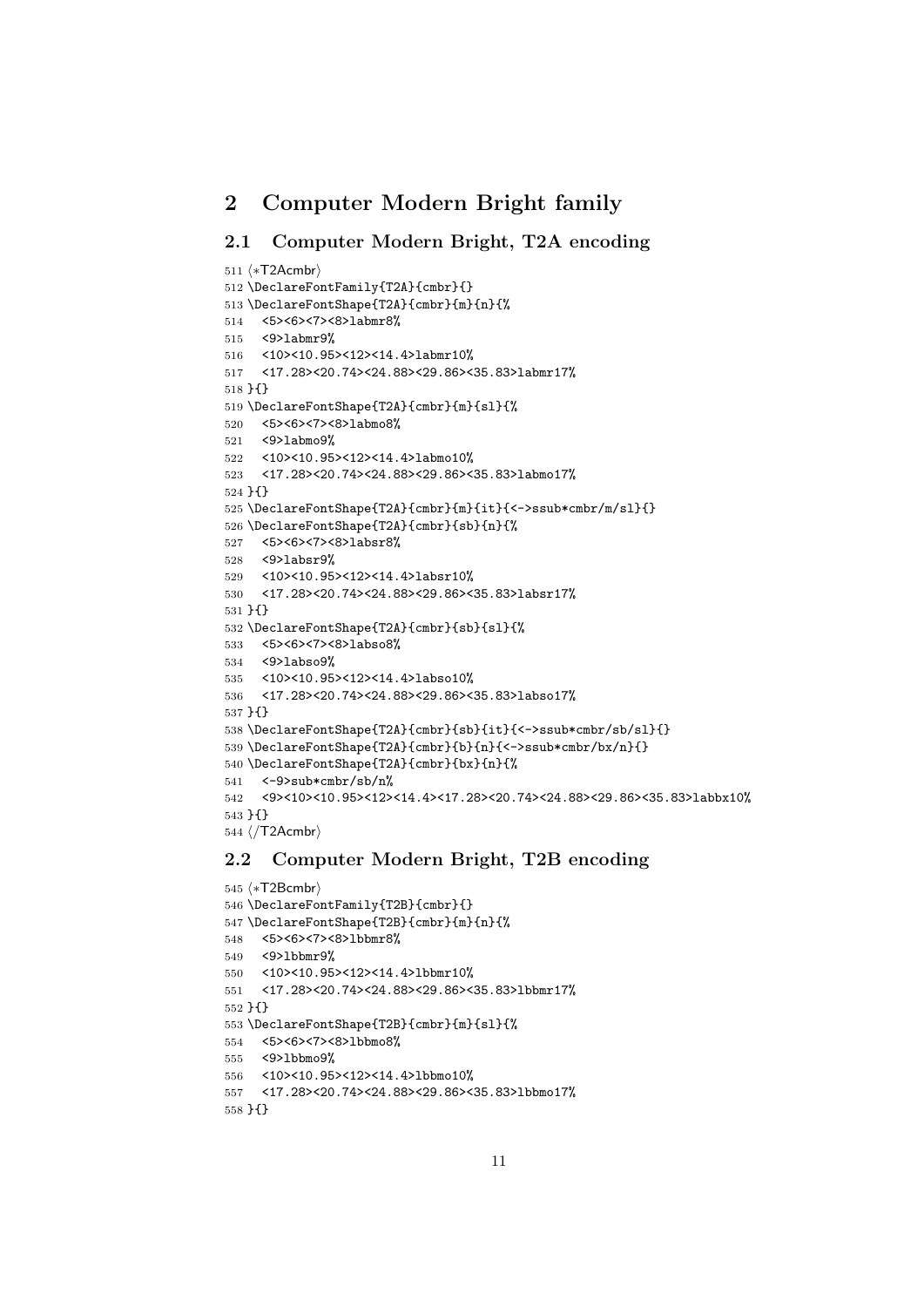```
559 \DeclareFontShape{T2B}{cmbr}{m}{it}{<->ssub*cmbr/m/sl}{}
560 \DeclareFontShape{T2B}{cmbr}{sb}{n}{%
561 <5><6><7><8>lbbsr8%
562 <9>lbbsr9%
563 <10><10.95><12><14.4>lbbsr10%
564 <17.28><20.74><24.88><29.86><35.83>lbbsr17%
565 }{}
566 \DeclareFontShape{T2B}{cmbr}{sb}{sl}{%
567 <5><6><7><8>lbbso8%
568 <9>lbbso9%
569 <10><10.95><12><14.4>lbbso10%
570 <17.28><20.74><24.88><29.86><35.83>lbbso17%
571 }{}
572 \DeclareFontShape{T2B}{cmbr}{sb}{it}{<->ssub*cmbr/sb/sl}{}
573 \DeclareFontShape{T2B}{cmbr}{b}{n}{<->ssub*cmbr/bx/n}{}
574 \DeclareFontShape{T2B}{cmbr}{bx}{n}{%
575 <-9>sub*cmbr/sb/n%
576 <9><10><10.95><12><14.4><17.28><20.74><24.88><29.86><35.83>lbbbx10%
577 }{}
578 ⟨/T2Bcmbr⟩
```
#### 2.3 Computer Modern Bright, T2C encoding

```
579 ⟨∗T2Ccmbr⟩
580 \DeclareFontFamily{T2C}{cmbr}{}
581 \DeclareFontShape{T2C}{cmbr}{m}{n}{%
582 <5><6><7><8>lcbmr8%
583 <9>lcbmr9%
584 <10><10.95><12><14.4>lcbmr10%
585 <17.28><20.74><24.88><29.86><35.83>lcbmr17%
586 }{}
587 \DeclareFontShape{T2C}{cmbr}{m}{sl}{%
588 <5><6><7><8>lcbmo8%
589 <9>lcbmo9%
590 <10><10.95><12><14.4>lcbmo10%
591 <17.28><20.74><24.88><29.86><35.83>lcbmo17%
592 }{}
593 \DeclareFontShape{T2C}{cmbr}{m}{it}{<->ssub*cmbr/m/sl}{}
594 \DeclareFontShape{T2C}{cmbr}{sb}{n}{%
595 <5><6><7><8>lcbsr8%
596 <9>lcbsr9%
597 <10><10.95><12><14.4>lcbsr10%
598 <17.28><20.74><24.88><29.86><35.83>lcbsr17%
599 }{}
600 \DeclareFontShape{T2C}{cmbr}{sb}{sl}{%
601 <5><6><7><8>lcbso8%
602 <9>lcbso9%
603 <10><10.95><12><14.4>lcbso10%
604 <17.28><20.74><24.88><29.86><35.83>lcbso17%
605 }{}
606 \DeclareFontShape{T2C}{cmbr}{sb}{it}{<->ssub*cmbr/sb/sl}{}
607 \DeclareFontShape{T2C}{cmbr}{b}{n}{<->ssub*cmbr/bx/n}{}
608 \DeclareFontShape{T2C}{cmbr}{bx}{n}{%
609 <-9>sub*cmbr/sb/n%
610 <9><10><10.95><12><14.4><17.28><20.74><24.88><29.86><35.83>lcbbx10%
```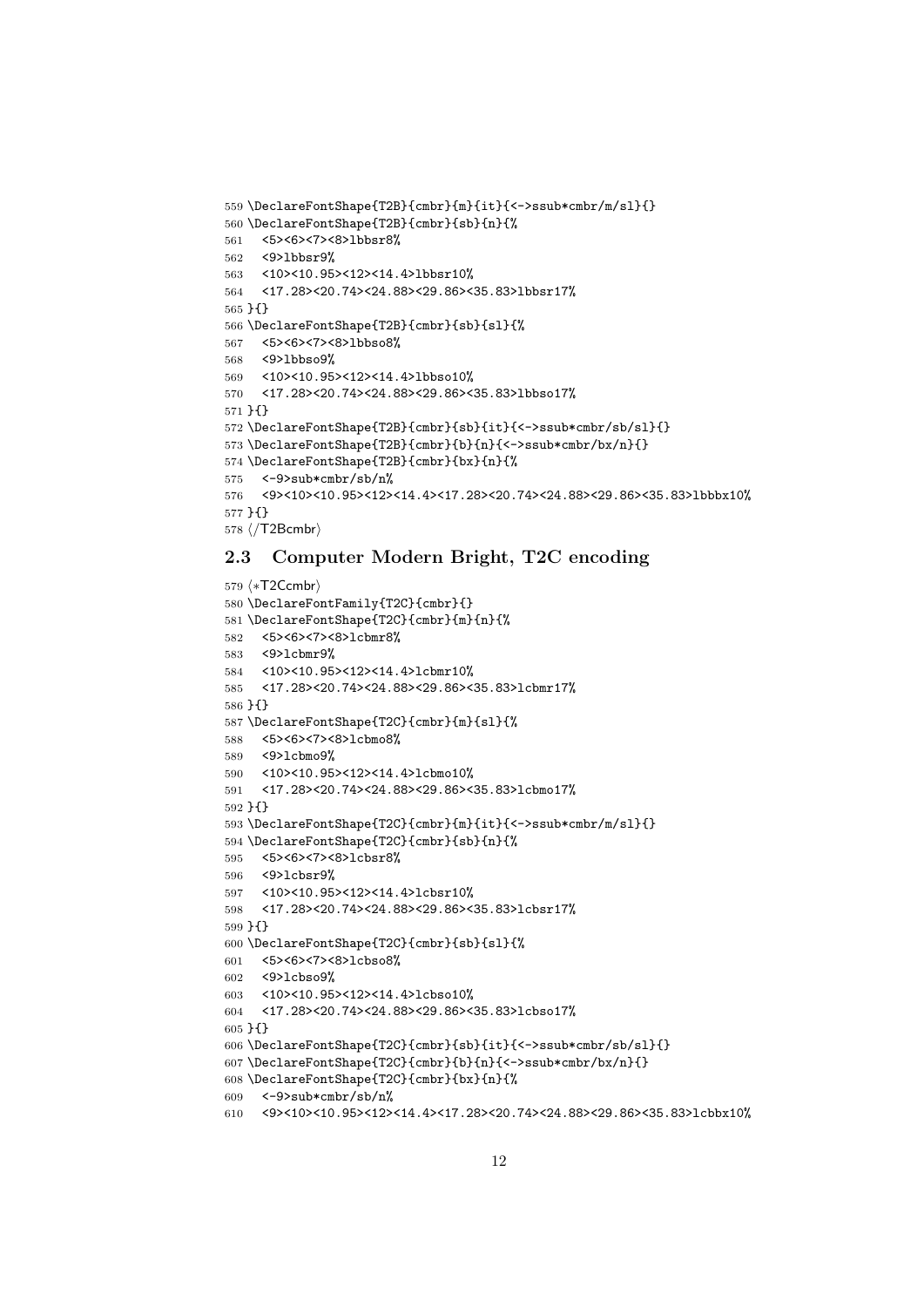}{} ⟨/T2Ccmbr⟩

### 2.4 Computer Modern Bright, X2 encoding

```
613 ⟨∗X2cmbr⟩
614 \DeclareFontFamily{X2}{cmbr}{}
615 \DeclareFontShape{X2}{cmbr}{m}{n}{%
616 <5><6><7><8>rxbmr8%
617 <9>rxbmr9%
618 <10><10.95><12><14.4>rxbmr10%
619 <17.28><20.74><24.88><29.86><35.83>rxbmr17%
620 }{}
621 \DeclareFontShape{X2}{cmbr}{m}{sl}{%
622 <5><6><7><8>rxbmo8%
623 <9>rxbmo9%
624 <10><10.95><12><14.4>rxbmo10%
625 <17.28><20.74><24.88><29.86><35.83>rxbmo17%
626 }{}
627 \DeclareFontShape{X2}{cmbr}{m}{it}{<->ssub*cmbr/m/sl}{}
628 \DeclareFontShape{X2}{cmbr}{sb}{n}{%
629 <5><6><7><8>rxbsr8%
630 <9>rxbsr9%
631 <10><10.95><12><14.4>rxbsr10%
632 <17.28><20.74><24.88><29.86><35.83>rxbsr17%
633 }{}
634 \DeclareFontShape{X2}{cmbr}{sb}{sl}{%
635 <5><6><7><8>rxbso8%
636 <9>rxbso9%
637 <10><10.95><12><14.4>rxbso10%
638 <17.28><20.74><24.88><29.86><35.83>rxbso17%
639 }{}
640 \DeclareFontShape{X2}{cmbr}{sb}{it}{<->ssub*cmbr/sb/sl}{}
641 \DeclareFontShape{X2}{cmbr}{b}{n}{<->ssub*cmbr/bx/n}{}
642 \DeclareFontShape{X2}{cmbr}{bx}{n}{%
643 \leq -9>sub*cmbr/sb/n%
644 <9><10><10.95><12><14.4><17.28><20.74><24.88><29.86><35.83>rxbbx10%
645 }{}
646 ⟨/X2cmbr⟩
```
## 3 Computer Modern Typewriter Light family

## 3.1 Computer Modern Typewriter Light, T2A encoding

```
647 ⟨∗T2Acmtl⟩
648 \DeclareFontFamily{T2A}{cmtl}{\hyphenchar\font\m@ne}
649 \DeclareFontShape{T2A}{cmtl}{m}{n}{%
650 <5><6><7><8><9><10><10.95><12><14.4><17.28>%
651 <20.74><24.88><29.86><35.83>labtl10%
652 }{}
653 \DeclareFontShape{T2A}{cmtl}{m}{sl}{%
654 <5><6><7><8><9><10><10.95><12><14.4><17.28>%
655 <20.74><24.88><29.86><35.83>labto10%
656 }{}
657 \DeclareFontShape{T2A}{cmtl}{m}{it}{<->ssub*cmtl/m/sl}{}
```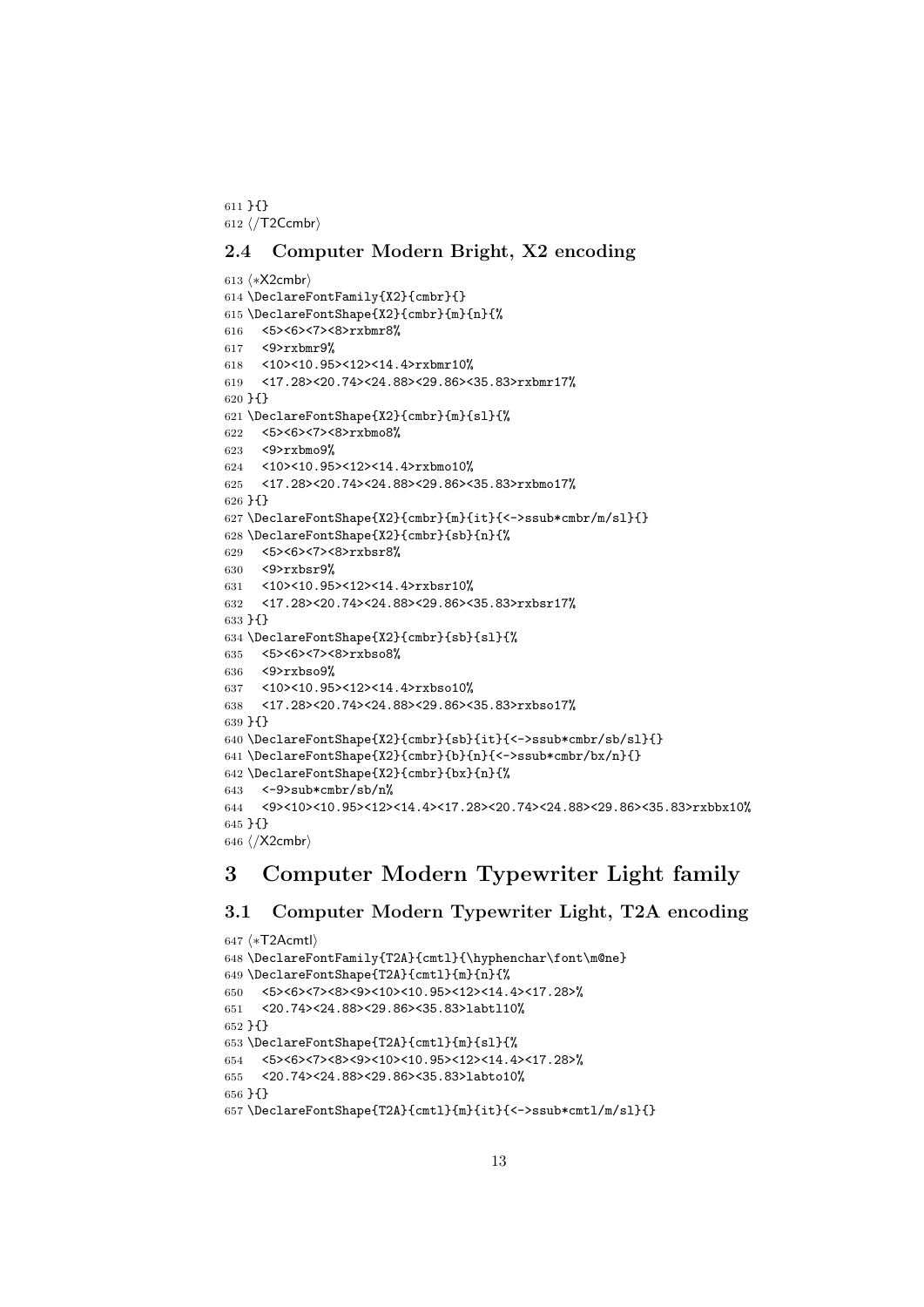⟨/T2Acmtl⟩

### 3.2 Computer Modern Typewriter Light, T2B encoding

```
659 ⟨∗T2Bcmtl⟩
660 \DeclareFontFamily{T2B}{cmtl}{\hyphenchar\font\m@ne}
661 \DeclareFontShape{T2B}{cmtl}{m}{n}{%
662 <5><6><7><8><9><10><10.95><12><14.4><17.28>%
663 <20.74><24.88><29.86><35.83>lbbtl10%
664 }{}
665 \DeclareFontShape{T2B}{cmtl}{m}{sl}{%
666 <5><6><7><8><9><10><10.95><12><14.4><17.28>%
667 <20.74><24.88><29.86><35.83>lbbto10%
668 }{}
669 \DeclareFontShape{T2B}{cmtl}{m}{it}{<->ssub*cmtl/m/sl}{}
670 ⟨/T2Bcmtl⟩
```
#### 3.3 Computer Modern Typewriter Light, T2C encoding

```
671 ⟨∗T2Ccmtl⟩
672 \DeclareFontFamily{T2C}{cmtl}{\hyphenchar\font\m@ne}
673 \DeclareFontShape{T2C}{cmtl}{m}{n}{%
674 <5><6><7><8><9><10><10.95><12><14.4><17.28>%
675 <20.74><24.88><29.86><35.83>lcbtl10%
676 }{}
677 \DeclareFontShape{T2C}{cmtl}{m}{sl}{%
678 <5><6><7><8><9><10><10.95><12><14.4><17.28>%
679 <20.74><24.88><29.86><35.83>lcbto10%
680 }{}
681 \DeclareFontShape{T2C}{cmtl}{m}{it}{<->ssub*cmtl/m/sl}{}
682 ⟨/T2Ccmtl⟩
```
## 3.4 Computer Modern Typewriter Light, X2 encoding

```
683 ⟨∗X2cmtl⟩
684 \DeclareFontFamily{X2}{cmtl}{\hyphenchar\font\m@ne}
685 \DeclareFontShape{X2}{cmtl}{m}{n}{%
686 <5><6><7><8><9><10><10.95><12><14.4><17.28>%
687 <20.74><24.88><29.86><35.83>rxbtl10%
688 }{}
689 \DeclareFontShape{X2}{cmtl}{m}{sl}{%
690 <5><6><7><8><9><10><10.95><12><14.4><17.28>%
691 <20.74><24.88><29.86><35.83>rxbto10%
692 }{}
693 \DeclareFontShape{X2}{cmtl}{m}{it}{<->ssub*cmtl/m/sl}{}
694 ⟨/X2cmtl⟩
```
## 4 Computer Modern Concrete family

#### 4.1 Computer Modern Concrete, T2A encoding

```
695 ⟨∗T2Accr⟩
696 \DeclareFontFamily{T2A}{ccr}{}
697 \DeclareFontShape{T2A}{ccr}{m}{n}{%
698 <5><6><7><8><9><10>gen*laorm%
699 <10.95><12><14.4><17.28><20.74><24.88>laorm10%
```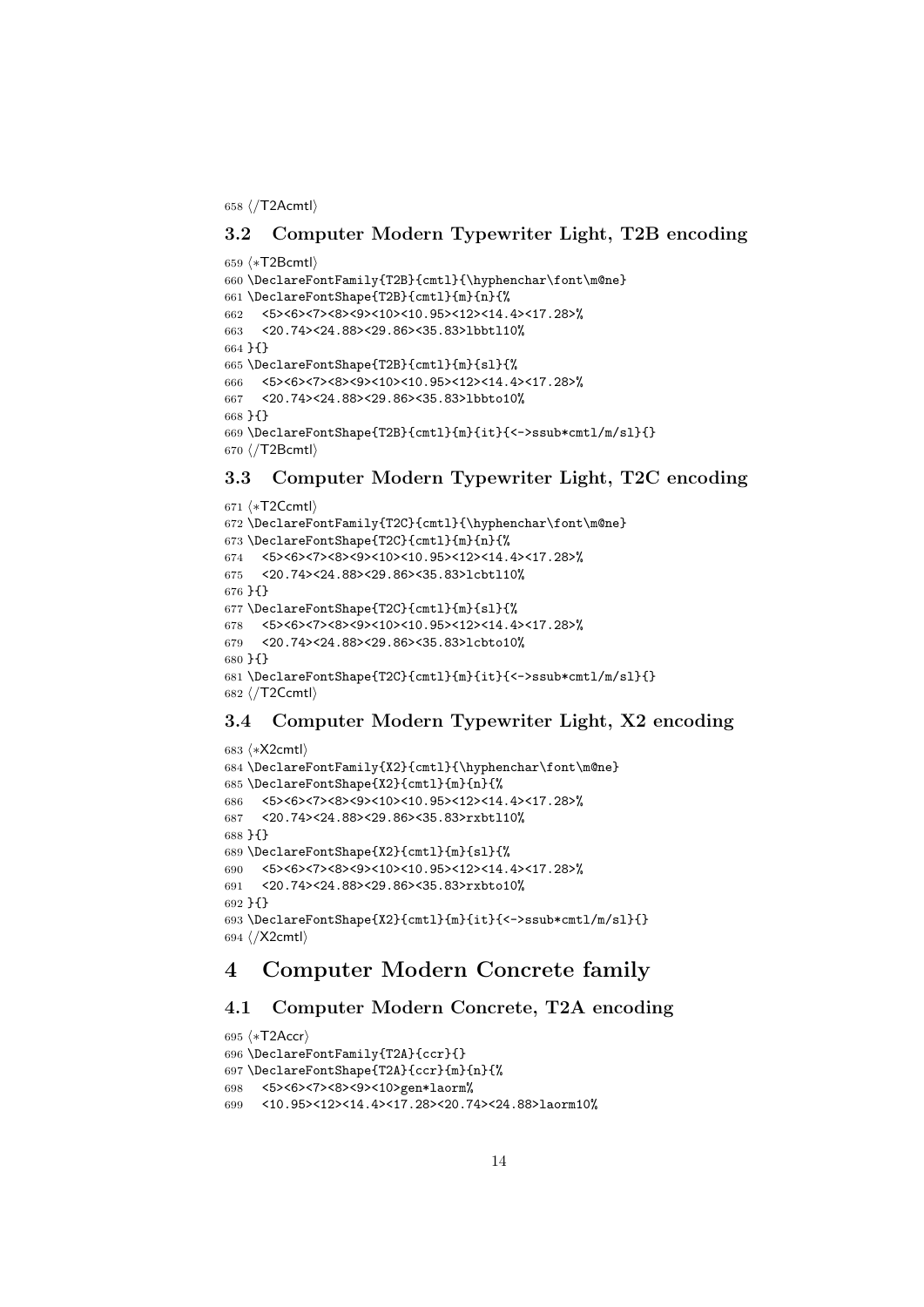```
700 }{}
701 \DeclareFontShape{T2A}{ccr}{m}{sl}{%
702 <5><6><7><8><9><10>gen*laosl%
703 <10.95><12><14.4><17.28><20.74><24.88>laosl10%
704 }{}
705 \DeclareFontShape{T2A}{ccr}{m}{it}{%
706 <5><6><7><8><9><10><10.95><12><14.4><17.28><20.74><24.88>laoti10%
707 }{}
708 \DeclareFontShape{T2A}{ccr}{m}{sc}{%
709 <5><6><7><8><9><10><10.95><12><14.4><17.28><20.74><24.88>laocc10%
710 }{}
711 \DeclareFontShape{T2A}{ccr}{bx}{n}{%
712 <5><6><7><8><9><10><10.95><12><14.4><17.28><20.74><24.88>ssub*cmr/bx/n%
713 }{}
714 \DeclareFontShape{T2A}{ccr}{bx}{sl}{%
715 <5><6><7><8><9><10><10.95><12><14.4><17.28><20.74><24.88>ssub*cmr/bx/sl%
716 }{}
717 \DeclareFontShape{T2A}{ccr}{bx}{it}{%
718 <5><6><7><8><9><10><10.95><12><14.4><17.28><20.74><24.88>ssub*cmr/bx/it%
719 }{}
720 \DeclareFontShape{T2A}{ccr}{sbc}{n}{%
721 <5><6><7><8><9><10><10.95><12><14.4><17.28><20.74><24.88>ssubf*lassdc10%
722 }{}
723 ⟨/T2Accr⟩
```
#### 4.2 Computer Modern Concrete, T2B encoding

```
724 ⟨∗T2Bccr⟩
725 \DeclareFontFamily{T2B}{ccr}{}
726 \DeclareFontShape{T2B}{ccr}{m}{n}{%
727 <5><6><7><8><9><10>gen*lborm%
728 <10.95><12><14.4><17.28><20.74><24.88>lborm10%
729 }{}
730 \DeclareFontShape{T2B}{ccr}{m}{sl}{%
731 <5><6><7><8><9><10>gen*lbosl%
732 <10.95><12><14.4><17.28><20.74><24.88>lbosl10%
733 }{}
734 \DeclareFontShape{T2B}{ccr}{m}{it}{%
735 <5><6><7><8><9><10><10.95><12><14.4><17.28><20.74><24.88>lboti10%
736 }{}
737 \DeclareFontShape{T2B}{ccr}{m}{sc}{%
738 <5><6><7><8><9><10><10.95><12><14.4><17.28><20.74><24.88>lbocc10%
739 }{}
740 \DeclareFontShape{T2B}{ccr}{bx}{n}{%
741 <5><6><7><8><9><10><10.95><12><14.4><17.28><20.74><24.88>ssub*cmr/bx/n%
742 }{}
743 \DeclareFontShape{T2B}{ccr}{bx}{sl}{%
744 <5><6><7><8><9><10><10.95><12><14.4><17.28><20.74><24.88>ssub*cmr/bx/sl%
745 }{}
746 \DeclareFontShape{T2B}{ccr}{bx}{it}{%
747 <5><6><7><8><9><10><10.95><12><14.4><17.28><20.74><24.88>ssub*cmr/bx/it%
748 }{}
749 \DeclareFontShape{T2B}{ccr}{sbc}{n}{%
750 <5><6><7><8><9><10><10.95><12><14.4><17.28><20.74><24.88>ssubf*lbssdc10%
751 }{}
```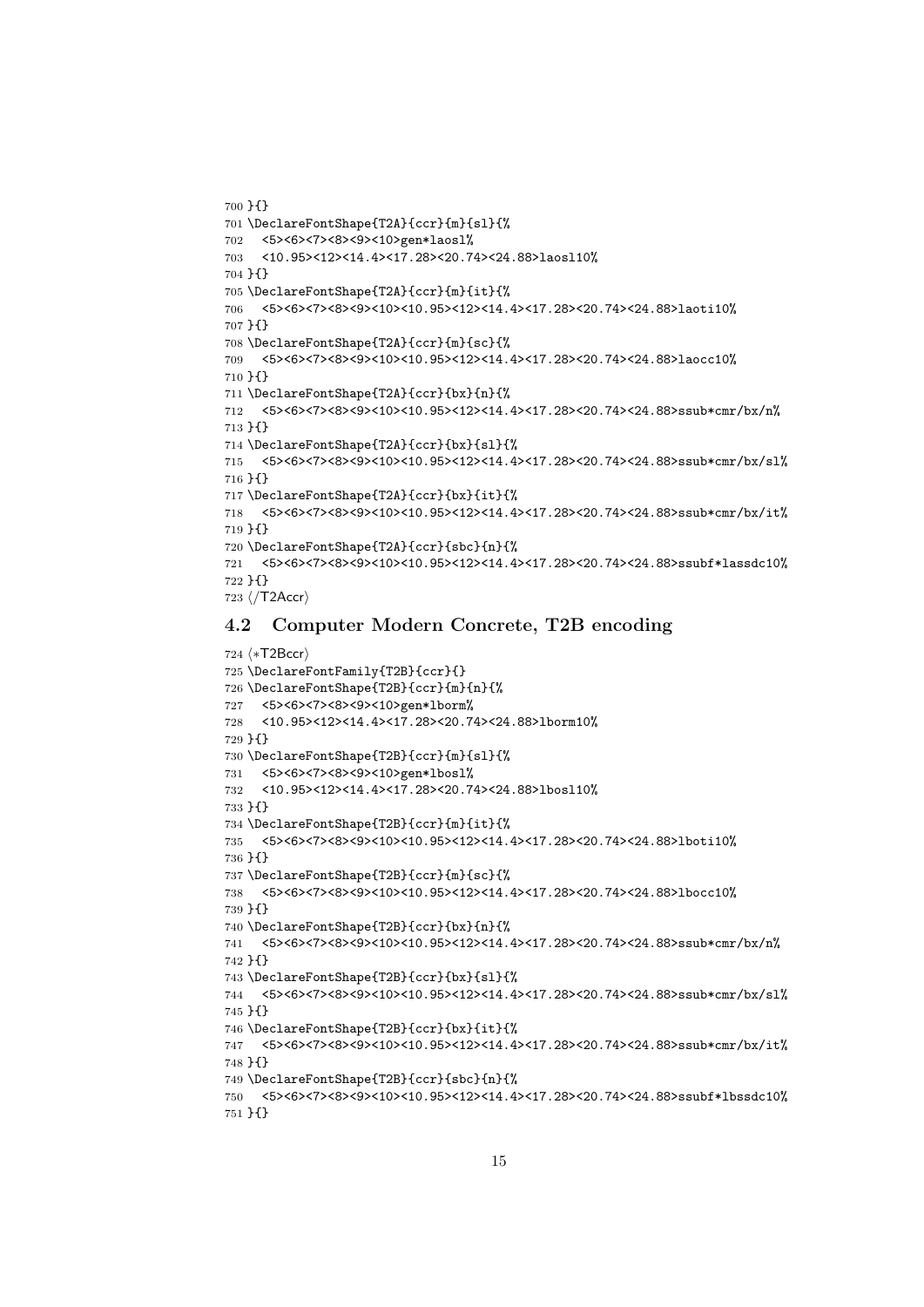⟨/T2Bccr⟩

#### 4.3 Computer Modern Concrete, T2C encoding

```
753 ⟨∗T2Cccr⟩
754 \DeclareFontFamily{T2C}{ccr}{}
755 \DeclareFontShape{T2C}{ccr}{m}{n}{%
756 <5><6><7><8><9><10>gen*lcorm%
757 <10.95><12><14.4><17.28><20.74><24.88>lcorm10%
758 }{}
759 \DeclareFontShape{T2C}{ccr}{m}{sl}{%
760 <5><6><7><8><9><10>gen*lcosl%
761 <10.95><12><14.4><17.28><20.74><24.88>lcosl10%
762 }{}
763 \DeclareFontShape{T2C}{ccr}{m}{it}{%
764 <5><6><7><8><9><10><10.95><12><14.4><17.28><20.74><24.88>lcoti10%
765 }{}
766 \DeclareFontShape{T2C}{ccr}{m}{sc}{%
767 <5><6><7><8><9><10><10.95><12><14.4><17.28><20.74><24.88>lcocc10%
768 }{}
769 \DeclareFontShape{T2C}{ccr}{bx}{n}{%
770 <5><6><7><8><9><10><10.95><12><14.4><17.28><20.74><24.88>ssub*cmr/bx/n%
771 }{}
772 \DeclareFontShape{T2C}{ccr}{bx}{sl}{%
773 <5><6><7><8><9><10><10.95><12><14.4><17.28><20.74><24.88>ssub*cmr/bx/sl%
774 }{}
775 \DeclareFontShape{T2C}{ccr}{bx}{it}{%
776 <5><6><7><8><9><10><10.95><12><14.4><17.28><20.74><24.88>ssub*cmr/bx/it%
777 }{}
778 \DeclareFontShape{T2C}{ccr}{sbc}{n}{%
779 <5><6><7><8><9><10><10.95><12><14.4><17.28><20.74><24.88>ssubf*lcssdc10%
780 }{}
781 ⟨/T2Cccr⟩
```
### 4.4 Computer Modern Concrete, X2 encoding

```
782 ⟨∗X2ccr⟩
783 \DeclareFontFamily{X2}{ccr}{}
784 \DeclareFontShape{X2}{ccr}{m}{n}{%
785 <5><6><7><8><9><10>gen*rxorm%
786 <10.95><12><14.4><17.28><20.74><24.88>rxorm10%
787 }{}
788 \DeclareFontShape{X2}{ccr}{m}{sl}{%
789 <5><6><7><8><9><10>gen*rxosl%
790 <10.95><12><14.4><17.28><20.74><24.88>rxosl10%
791 }{}
792 \DeclareFontShape{X2}{ccr}{m}{it}{%
793 <5><6><7><8><9><10><10.95><12><14.4><17.28><20.74><24.88>rxoti10%
794 }{}
795 \DeclareFontShape{X2}{ccr}{m}{sc}{%
796 <5><6><7><8><9><10><10.95><12><14.4><17.28><20.74><24.88>rxocc10%
797 }{}
798 \DeclareFontShape{X2}{ccr}{bx}{n}{%
799 <5><6><7><8><9><10><10.95><12><14.4><17.28><20.74><24.88>ssub*cmr/bx/n%
800 }{}
801 \DeclareFontShape{X2}{ccr}{bx}{sl}{%
```